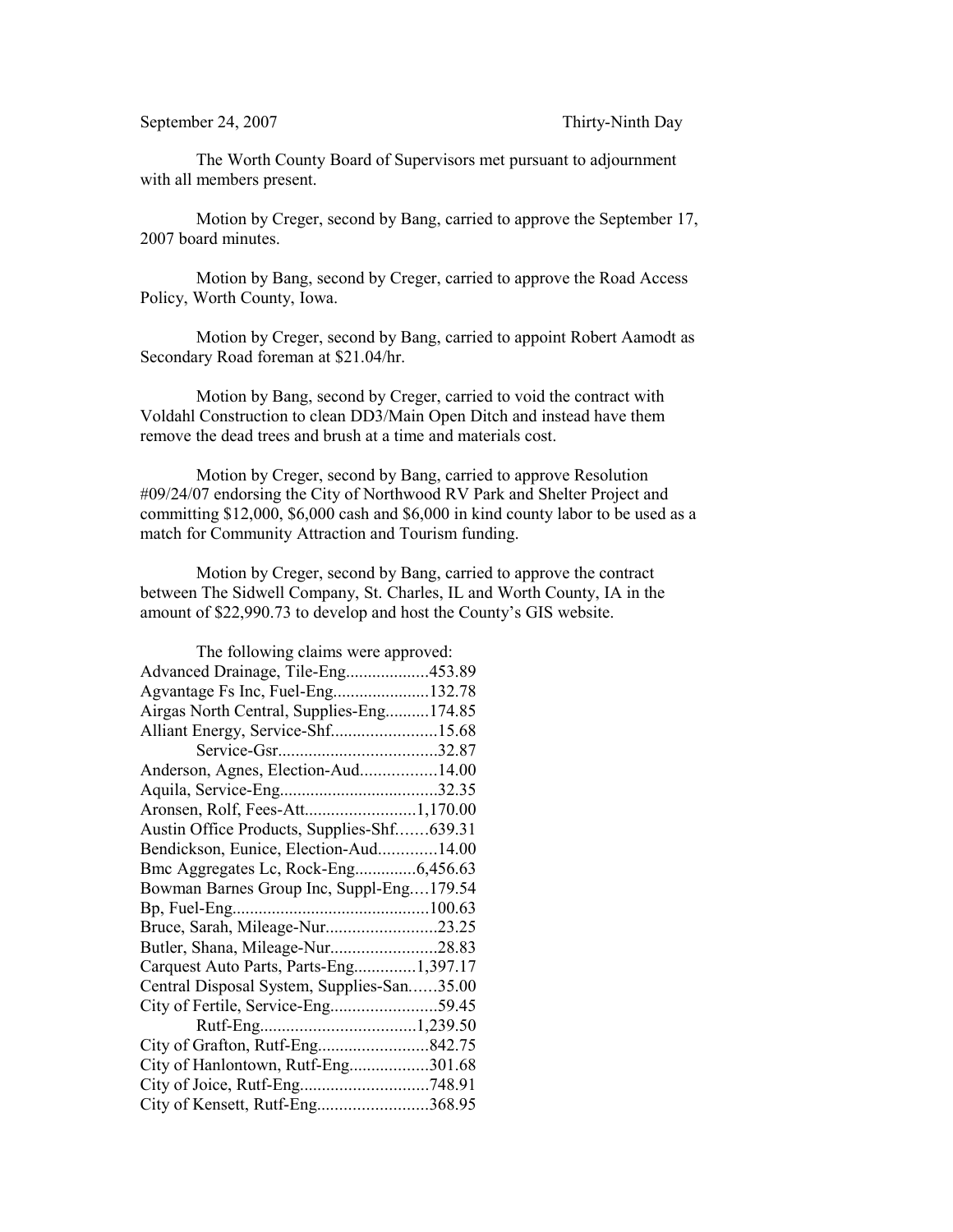| D & L Equipment, Service-Eng346.52                                   |  |
|----------------------------------------------------------------------|--|
| Dave Syverson Ford Truck, Parts-Eng555.85                            |  |
| Dorsey, Kelli, Mileage-Nur29.76                                      |  |
| Electronic Specialties, Equip-Ema1,040.24                            |  |
| Fallgatter's Market, Supplies-Shf1,137.97                            |  |
|                                                                      |  |
| Supplies-Nur111.57                                                   |  |
|                                                                      |  |
| Farm & Home Publishers, Suppl-Shf1,215.00                            |  |
|                                                                      |  |
|                                                                      |  |
| Fidlar Companies, Supplies-Rec181.57                                 |  |
| Five Star Cooperative, Parts-Eng34.23                                |  |
| General Injectables & Va, Supp-Nur12,409.49                          |  |
| Geocomm, Cap Outlay-E9113,100.00                                     |  |
| Greve Law Office, Rent-Att250.00                                     |  |
|                                                                      |  |
| Groveline, Service-Gsr488.29                                         |  |
| H & H Food Service, Supplies-Shf490.85                               |  |
| Hartman, Lisa, Mileage-Nur23.25                                      |  |
| Heartland Power Coop, Service-Eng26.00                               |  |
| Heartland Technology, Service-Dap32.50                               |  |
| Henry M. Adkins & Son, Ballots-Aud765.44                             |  |
| Heritage Residence, Service-Mha1,589.06                              |  |
| Hitchcock, Ashley, Mileage-Hha171.31                                 |  |
| Huber Supply Co, Supplies-Eng59.40                                   |  |
| Huebner, Cheryl, Mileage-Nur25.67                                    |  |
| Hyde, James E, Meeting-Eng50.00                                      |  |
| 135/105 Welcome Center, H/M-Ndp2,628.05                              |  |
|                                                                      |  |
| Iowa Dept of Human Serv, Serv-Mha1,722.65                            |  |
|                                                                      |  |
|                                                                      |  |
| Service-Mha28,475.52                                                 |  |
| Service-Mha311.76                                                    |  |
| Iowa Emergency Number, Edu-E911160.00                                |  |
| Iowa Secretary of State, Dues-Shf25.00                               |  |
| Iowa State Sheriff's & D, Fees-Shf175.00                             |  |
|                                                                      |  |
|                                                                      |  |
|                                                                      |  |
| Johnson, Jessica, Mileage-Hha34.41                                   |  |
| Johnson, Teresa, Mileage-Nur31.62                                    |  |
|                                                                      |  |
| Larsen Plumbing, Service-Shf378.25<br>Lexis-Nexis, Service-Att113.00 |  |
|                                                                      |  |
| Liberty Square, Service-Mha1,265.42                                  |  |
|                                                                      |  |
| Mail Services Llc, Supplies-Trs227.27                                |  |
| Manly Junction Signal, Service477.22                                 |  |
|                                                                      |  |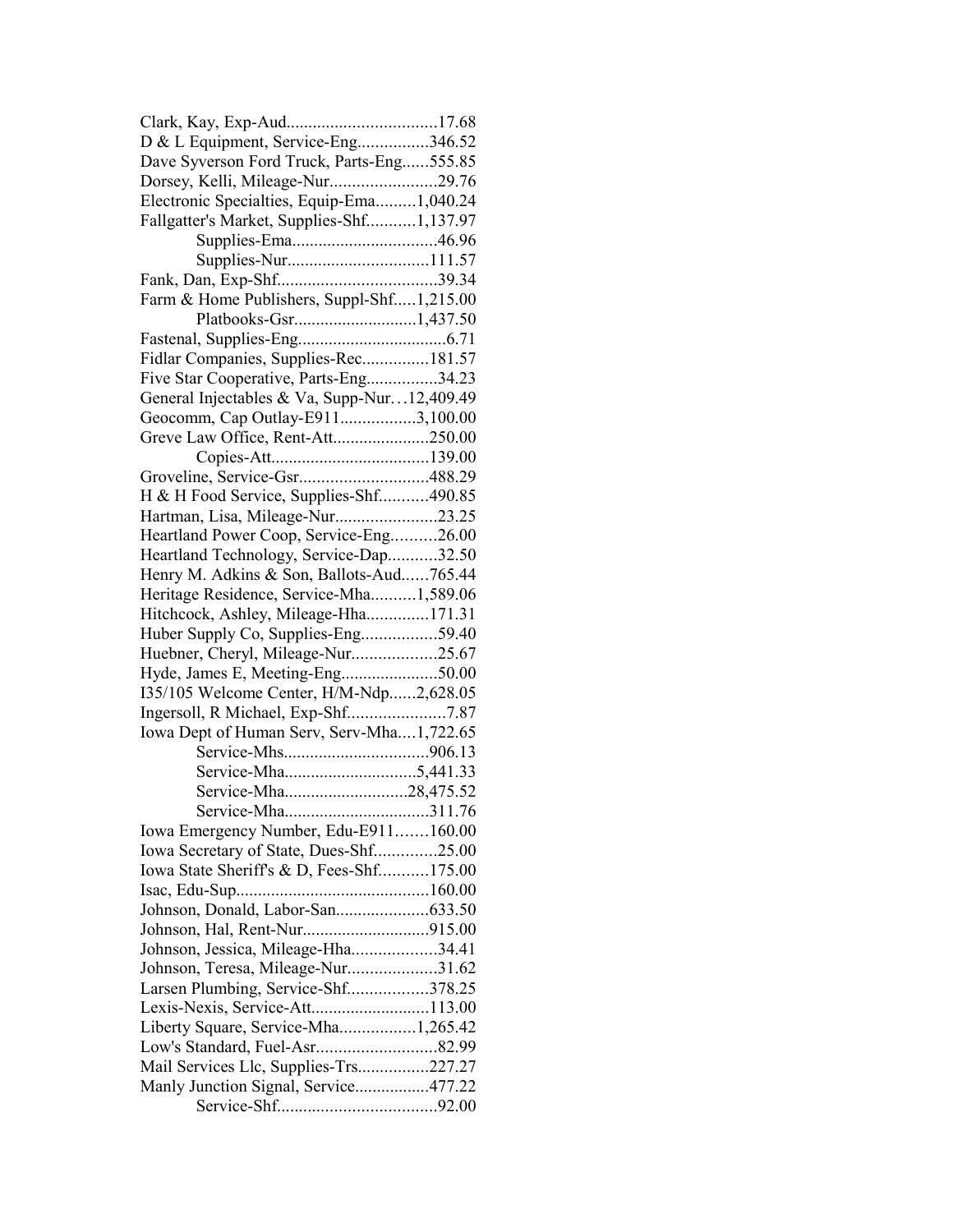| Marshall & Swift Inc, Service-Shf412.96                        |  |
|----------------------------------------------------------------|--|
|                                                                |  |
| Mason City Business Syst, Service-Shf74.87                     |  |
|                                                                |  |
|                                                                |  |
|                                                                |  |
|                                                                |  |
| Mechem, Elsie L, Mileage-Mha71.15                              |  |
|                                                                |  |
| Menards, Supplies-Eng99.00<br>Mercy Clinics, Service-Shf172.00 |  |
| Mitchell Co Care, Service-Mhs1,450.80                          |  |
| Mitchell Co Sheriff, Exp-Shf700.00                             |  |
| Mitchell County Ema, Mileage-Ema111.60                         |  |
| Mittelstadt, Service-Mex495.00                                 |  |
|                                                                |  |
|                                                                |  |
| No Ia Juvenile Detention, Serv-Juv1,000.00                     |  |
| North Country Equipment, Serv-Eng326.52                        |  |
|                                                                |  |
| North Iowa Transition Ce, Serv-Mha243.62                       |  |
| North Iowa Vocational, Service-Mha3,213.75                     |  |
|                                                                |  |
|                                                                |  |
|                                                                |  |
|                                                                |  |
|                                                                |  |
| Northwood Electric Inc, Service-Gsr125.68                      |  |
|                                                                |  |
|                                                                |  |
| Northwood Fire Department, Rent-Aud50.00                       |  |
| Northwood Lumber Co, Supplies-Eng379.28                        |  |
| Northwood Motor Co, Service-Shf375.23                          |  |
|                                                                |  |
|                                                                |  |
| Northwood Sanitation, Service-Gsr145.00                        |  |
| Northwood True Value, Supplies-Gsr100.28                       |  |
|                                                                |  |
| Northwoods State Bank, Exp-Shf30.40                            |  |
| Office Elements, Supplies-Aud53.63                             |  |
| Olson's Trading Post Inc, Parts-Eng639.78                      |  |
| Orkin Pest Control, Service-Shf44.39                           |  |
| Parks, Kristie, Mileage-Nur24.65                               |  |
| Pathology Associates, Service-Mex950.00                        |  |
| Pitney Bowes, Postage-Dap552.00                                |  |
|                                                                |  |
| Positive Promotions Inc, Promos-Nur488.89                      |  |
|                                                                |  |
| Printing Services Inc, Supplies-Asr14.49                       |  |
|                                                                |  |
|                                                                |  |